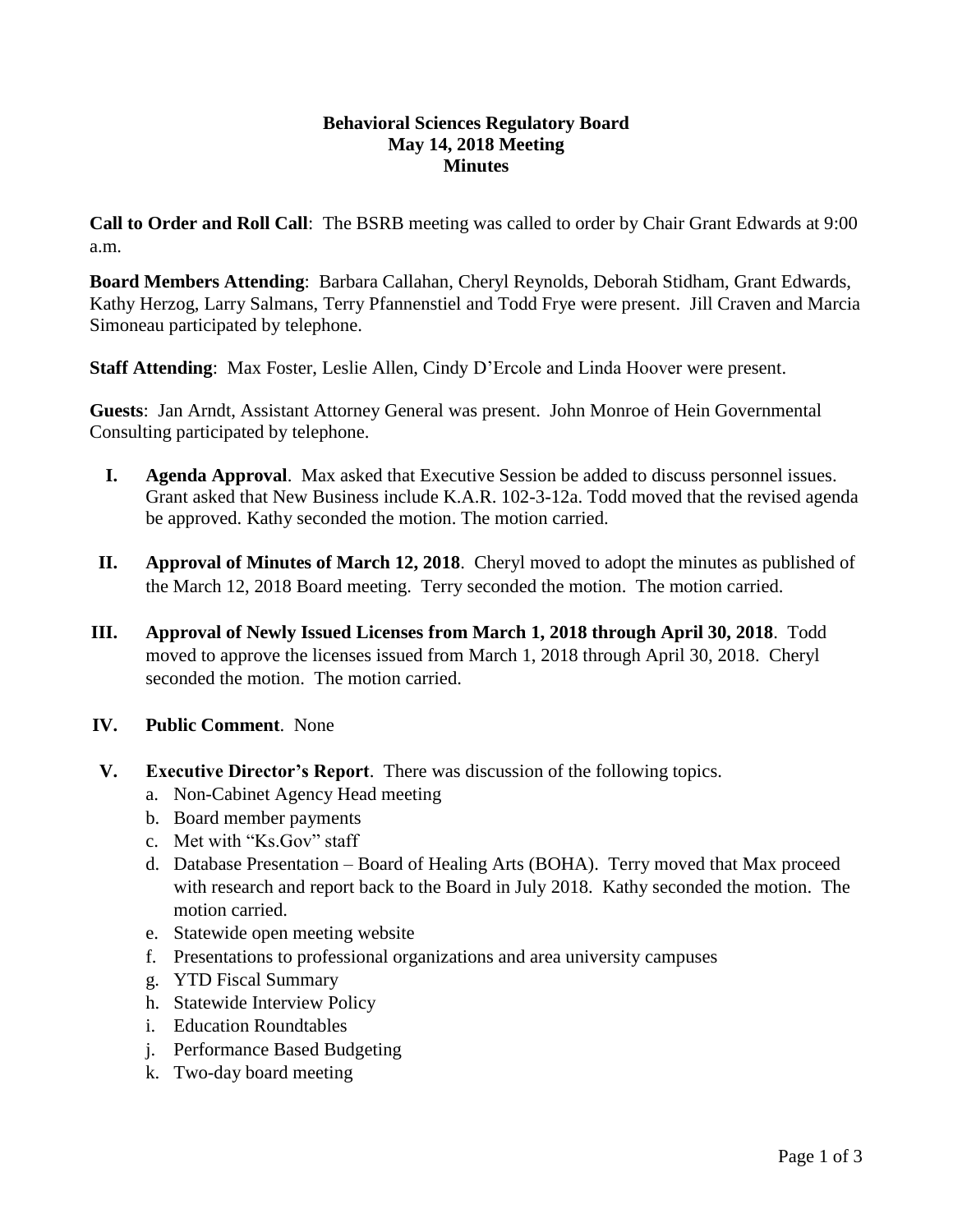### **VI. Staff Report.** Leslie reported on the following.

- a. BSRB website renewal feature has been updated and looks professional.
- b. Working on revisions needed for addiction counseling regulation language.
- c. The fee regulations have been forwarded to the Office of the Attorney General. It will likely take an additional three months before the new fee structure becomes effective.

## **VII. Complaint Review Committee Report**.

Terry reported that 21 cases were reviewed. There were 6 CAOs/SPOs; 1 proposed diversion; 1 revocation; 3 suspensions; 6 were dismissed because the facts did not support the allegations; 2 cautionary letters were sent; 1 case resulted in a subpoena to appear, and tabled 1 case until the next CRC meeting.

## **VIII. Professions Reports**.

- a. **Psychology.** Next meeting date will be determined.
- b. **Social Work.** Next meeting of the Advisory Committee is set for July 11, 2018. The Sub-Committee will continue work on the LSCSW Supervisor Training Manual. They will meet by telephone on Thursday, June 21, 2018 at 1:00 p.m.
- c. **Professional Counseling.** This Advisory Committee has met twice since the last Board meeting. Proposed revisions of 102-3-12a have been drafted regarding Unprofessional Conduct. The Advisory Committee is reviewing eight current university programs that are seeking approval; and reviewing multiple self-studies. The Advisory Committee is working with Leslie to consider 100% online supervision to increase number of supervisors. Next meeting set for June 4, 2018 at 10:00 a.m. by Zoom Teleconference.
- d. **Master's Level Psychology.** No report.
- e. **Marriage and Family Therapy.** This Advisory Committee met on April 13, 2018. Next meeting set for June 8, 2018. There was ongoing discussion of mobility / reciprocity. The AAMFT offered a portability survey which closes on May 1, 2018. The AAMFT will review survey results for input addressing MFT portability challenges and insights on the best portability model for the profession to adopt. Collaboration continues between the former Kansas and Missouri MFT chapters to present CEU materials.
- f. **Addiction Counseling.** This Advisory Committee met on April 20, 2018. Primary discussion was selection of new advisory committee member. Next meeting is set for June 15, 2018.
- g. **Behavioral Analysts.** No report.

# **IX. Old Business**

- a. **Mobility/Reciprocity/State Compact.** Discussion followed. Advisory Committees are asked to research and compare requirements to other states and of national associations.
- b. **Board Transition.** Discussion followed. Barb expressed interest in serving on the CRC.
- c. **Legislation.**
	- i. SB 421 (Licensure Qualifications) passed. BSRB is exempt from this.
	- ii. HB 2688 (Behavioral Health Task Force) died on the House calendar.